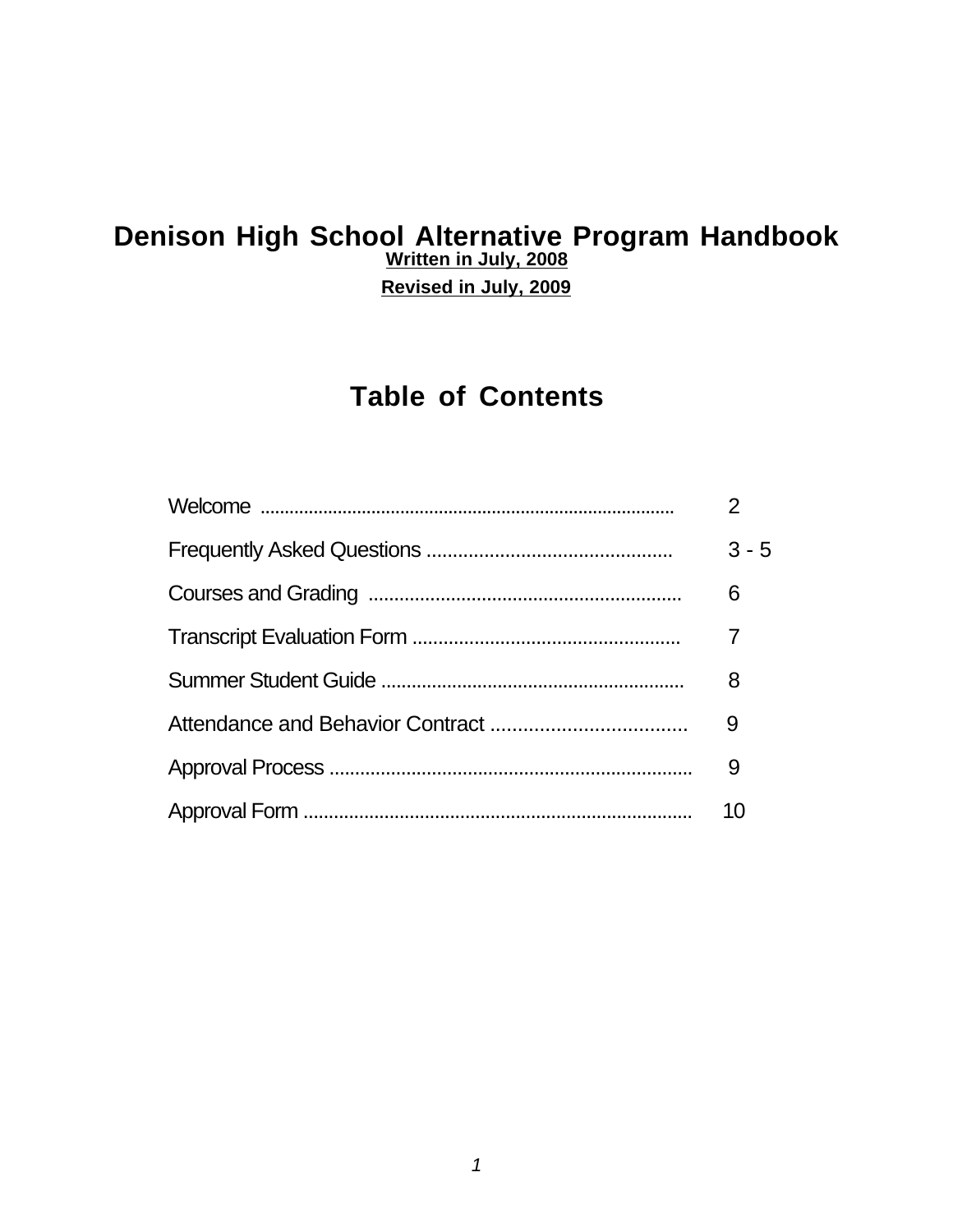# **Welcome**

The Denison Community School District has established the Denison Community High School Alternative Program for students wanting to earn a regular high school diploma, but are unable to be successful in a full-time schedule at Denison High. This handbook is written for students interested in attending this program.

# **Frequently Asked Questions**

### **Who may enroll in the alternative program at Denison High School?**

The alternative school is available for Denison High School students upon approval of the Enrollment Committee, consisting of the principal of Denison High School, Dean of Students, alternative program director and the student's counselor. Students from area high schools who meet the tuition requirements, are approved by their home school district, and the principal of Denison High School may enroll if the program has available space. Students must be at least 16 years old.

#### **Where is the Denison High School's alternative program located?**

Starting in August of 2008, the alternative program will be locate at a building on the Broadway Elementary School site.

#### **Why do some students apply to attend the alternative school program?**

There are numerous reasons why this option is better to help earn a high school diploma for some students. In some cases, the student is supporting a family and needs to earn a living while also going to school. Some students find that studying several subjects each day is more difficult than focusing on one subject at a time. Some students need a structure which facilitates their learning style. Students not completing the traditional diploma with their classmates can use the alternative school program as a way to complete the requirements for a regular high school diploma. Students transferring to Denison High not being enrolled in school at their previous home are often enrolled in the alternative school program to earn credits prior to the start of a new semester/year at Denison High School. Yet, other students are behind their classmates in credits and this program may help them catch up.

#### **When can a student enroll in the program?**

Students may apply for acceptance at any time; however, the program may be at capacity. New students may be placed on a waiting list. In most instances, students are admitted on a first come, first serve basis. In some cases, special circumstances will dictate the order in which students are accepted into this program. The length of the waiting period varies, but is usually not longer than a few weeks. If you are on the waiting list, you will be notified of an opening.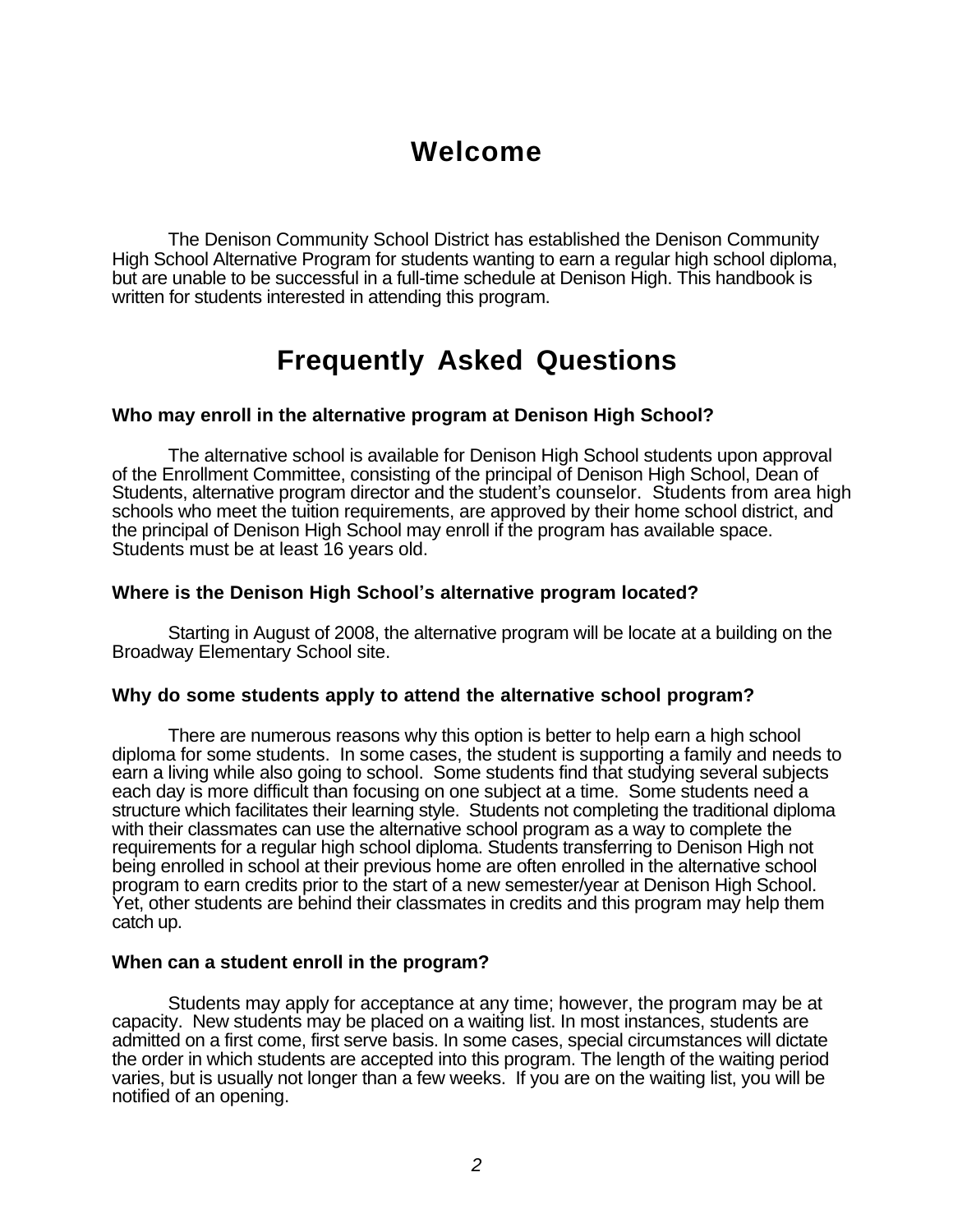### **What hours is this program open?**

School begins at 8:20 a.m. and ends at 11:30 a.m. for all students 18 years of age or younger. If a student's age group has already graduated from high school, he/she may attend less than the three hours to complete their diploma.

#### **What will a student do in the afternoon since the individualized study portion ends at 11:30 a.m.?**

The options are as follows:

- 1. Attend high school courses at Denison High School and/or dual credit courses through Western Iowa Technical Community College.
- 2. Participate in an EBCE or Apprenticeship (job training) experiences.
- 3. Enroll in the Denison Job Corps. program and take a vocational trade on that campus.
- 4. Enroll in college classes at the WITCC campus in Denison (must be accepted to attend WITCC)
- 5. A combination of the above options.

Each student will have an individual plan of study to guide their process towards completing a high school diploma.

#### **Are all students enrolled in the alternative program required to participate in one or more of the above options?**

The only exceptions will be for students who must be employed full-time to provide for their families or students whose age peers have already graduated from high school (usually under the age of 19).

### **Can a student attending the alternative program also apply for early graduation?**

Yes. The same policy applies for all students whether they attend the traditional program at Denison High or the alternative program. The application for early graduation must be completed by July 1 prior to the senior year.

### **How many credits are required to earn a Denison Alternative High School diploma?**

Students enrolled prior to August 20, 2008 will need 38 credits to graduate with a Denison Alternative High School diploma. If the student desires a Denison High School Diploma the number required is 46 credits. All students enrolled after August 20, 2008 will need 46 credits for a Denison HIgh diploma. Resident students of the Denison School District wanting a Denison Alternative School diploma (which requires 38 credits) must be enrolled at the Denison Job Corps. program. See your counselor for more information on how to enroll in the Denison Job Corps.

Also starting on August 20, 2008, new enrollees into the alternative program will be required to pass eight semesters of English and six semesters each of Science, Math and Social Science.

#### **May a student choose to take courses both at the alternative program and at Denison High School?**

Yes. Students may choose to enroll in courses at any site in Denison, however,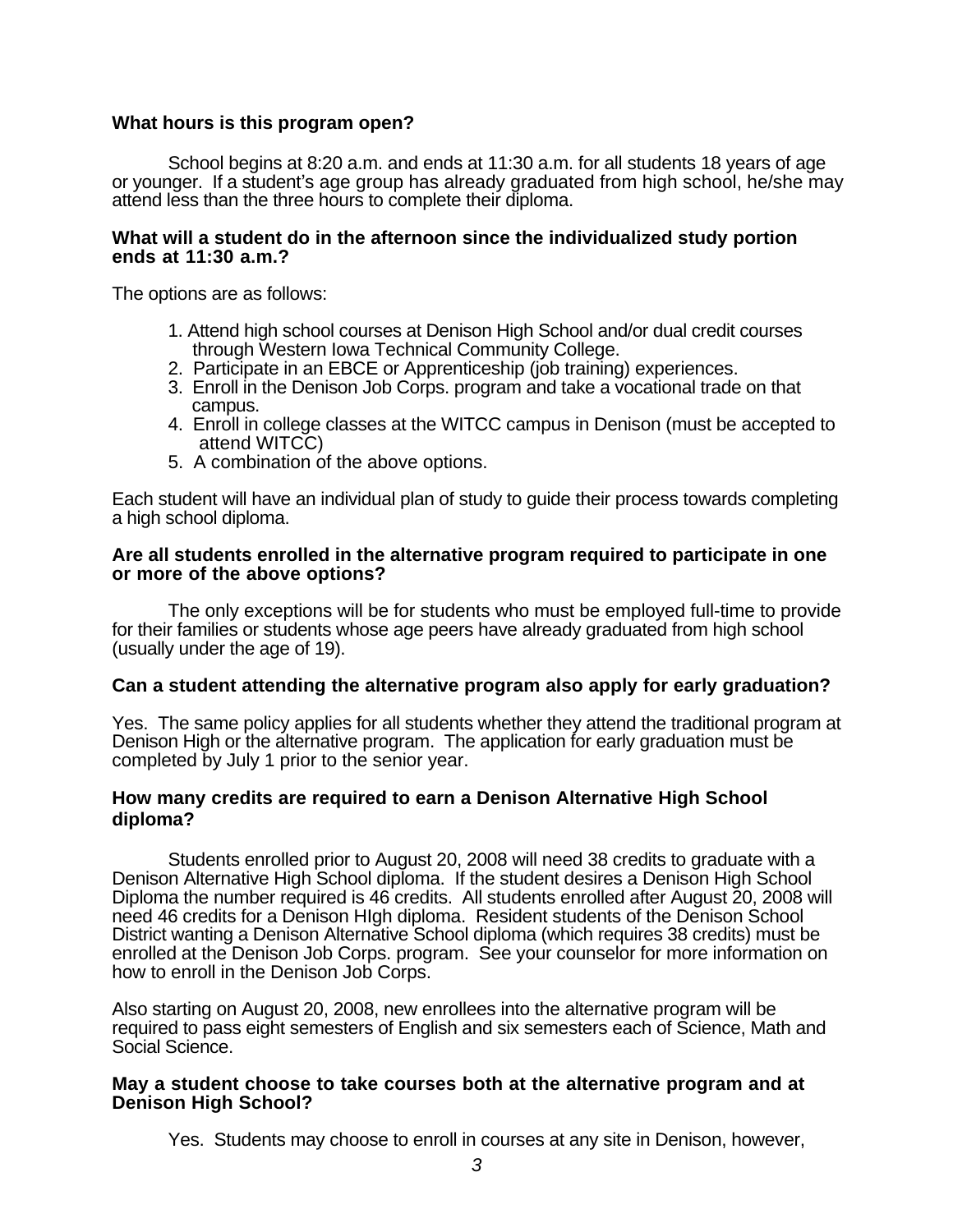required courses for a Denison High School diploma must be taken at Denison High School whenever possible. Students will not be allowed to courses in the alternative program in an attempt to avoid a "hard class" or "hard teacher" at Denison High. In most cases, students must take the course first at Denison High before taking the same course through the alternative program.

#### **Can students in the alternative program participate in school activities at Denison High?**

Yes. Since the alternative program is part of Denison High School, students are able to particpate in school activities as long as the student meets the eligibility policies for the state associations.

### **What courses are offered?**

The alternative high school program offers most of the courses necessary to earn a Denison High School diploma. Courses taken during the summer are also included on a Denison High transcript. Due to the independent nature of this program, laboratory, shop, and other hands-on courses are not offered to students in the alternative program classrooms. Foreign language and higher level courses in core areas of science, math, language arts, and social science are also not available. These courses may be taken at Denison High School.

#### **How fast must my progress be?**

Each student is required to earn a minimum of one credit each month. Students not meeting this requirement will be placed on probation for the next month and a performance improvement plan will be designed. Students may be removed from the program if they fail to meet the goals of their performance plan. Depending on one's work ethic, study skills, and ability most students earn more than one credit per month. Students will not be allowed to just occupy space in the program as a means to pacify parents or a juvenile court judge.

### **Is homework required at the alternative high school?**

Though homework is not generally required, students may take assignments home to advance more quickly through the courses.

### **Is it true the alternative high school is easier than the traditional high school?**

Some students may have this belief prior to enrollment; however, they find that earning a diploma through the alternative program can be as or more challenging than the traditional high school since all assignments and tests must earn a 70% before the student can advance to the next unit or chapter. Like any form of education, the alternative program requires students to have self motivation to be successful.

#### **Is there a discipline policy for the alternative program?**

Yes. The same attendance and discipline expectations exist for students attending courses at Denison High School or through the alternative program.

### **How is attendance handled in the alternative program?**

The same policy will be used in all high school programs in Denison. Students are required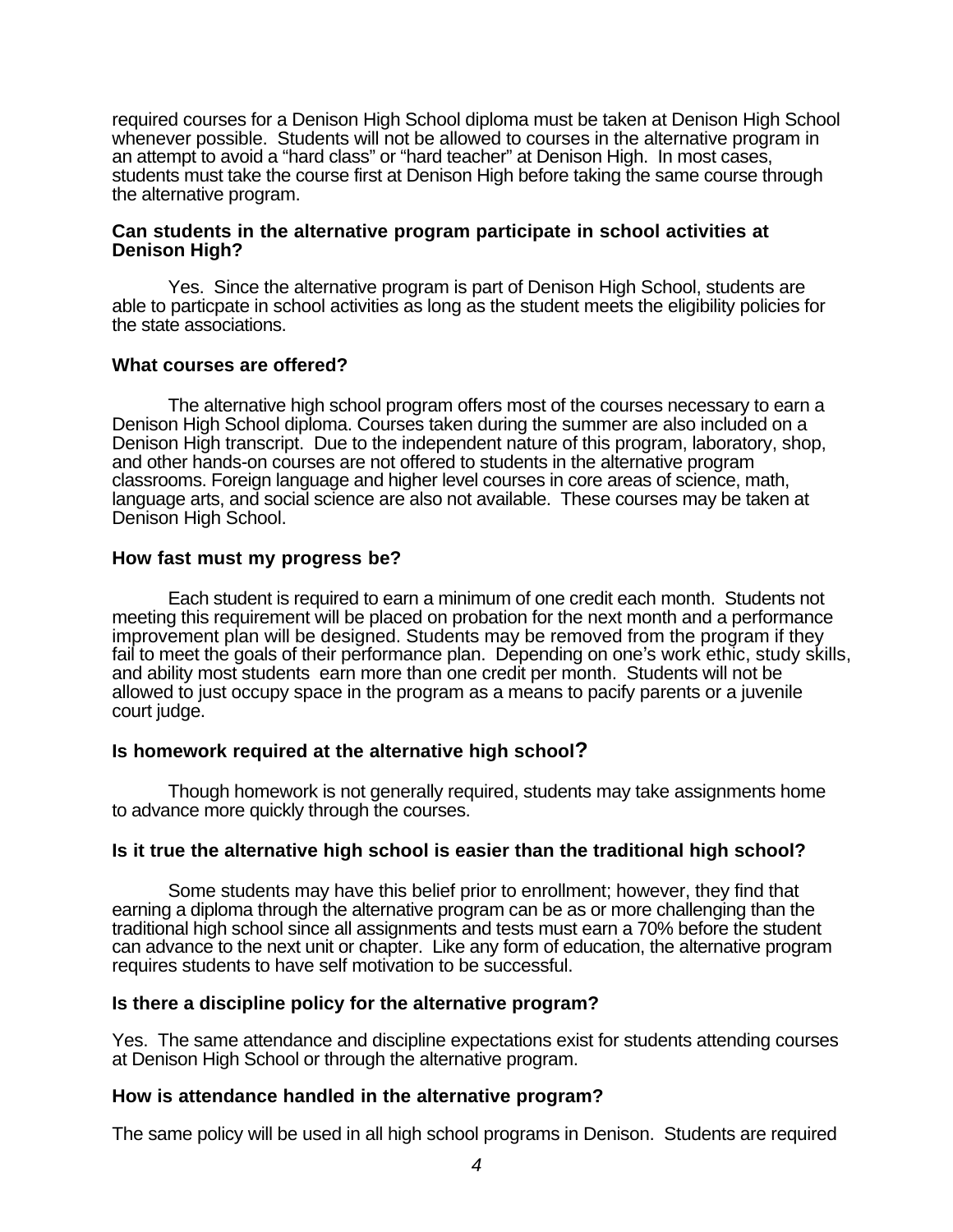to attend a minimum of 90% of the time for each semester. If a student fails to meet this expectation, a meeting will be held including the student, a parent and the attendance committee to discuss the attendance issues and devise a plan for meeting the requirement. Students refusing to meet the standard may be dropped from the alternative program.

One day of absence will be recorded for every five tardies to school. This absence will count against meeting the 90% attendance standard.

#### **What calendar does the alternative school follow?**

School will be in session the same days at the alternative program site as with the rest of the Denison School District. School dismissal due to bad weather will be the same for all schools in the Denison School District. Listen to KDSN radio for that information.

#### **How are special education IEP's (Individual Education Plans) handled at the alternative program?**

Students having an I.E.P.. are welcome in the alternative program. To assure the I.E.P.. is updated when a student enrolls in the alternative program, a meeting must be held to revise the current I.E.P.. to reflect this change in placement. An annual review and Threeyear Re-evaluation will be conducted the same as students attending the traditional high school program. Students with very high educational needs (Level III) may not be successful in this program. The traditional high school is often the more appropriate for these students to earn a diploma.

#### **What transportation is provided to students attending the alternative program?**

Students will be provided the same busing service as any other student in the Denison School District. Students may walk to the school or ride a school bus to be transported to the alternative school building. Older students may also drive and must park in the spaces provided on the east end of the school site along 16th Street (Monarch Drive). Those taking college courses or courses located at Denison High School will be transported in the same manner as students attending the traditional program.

#### **What activities/programs may a student attending the alternative program participate?**

All students working towards a Denison High School diploma have the same opportunities to participate or attend school activities, this includes all sports, clubs, organizations, etc. Students will also be under the same academic eligibility and good conduct requirements. Since students are completing a Denison High School diploma they will also be included in the graduation ceremonies held in late May.

#### **What other "support services" are provided students attending the alternative program?**

All counseling and health services will be provided in the same manner/amount as provided students attending the traditional program.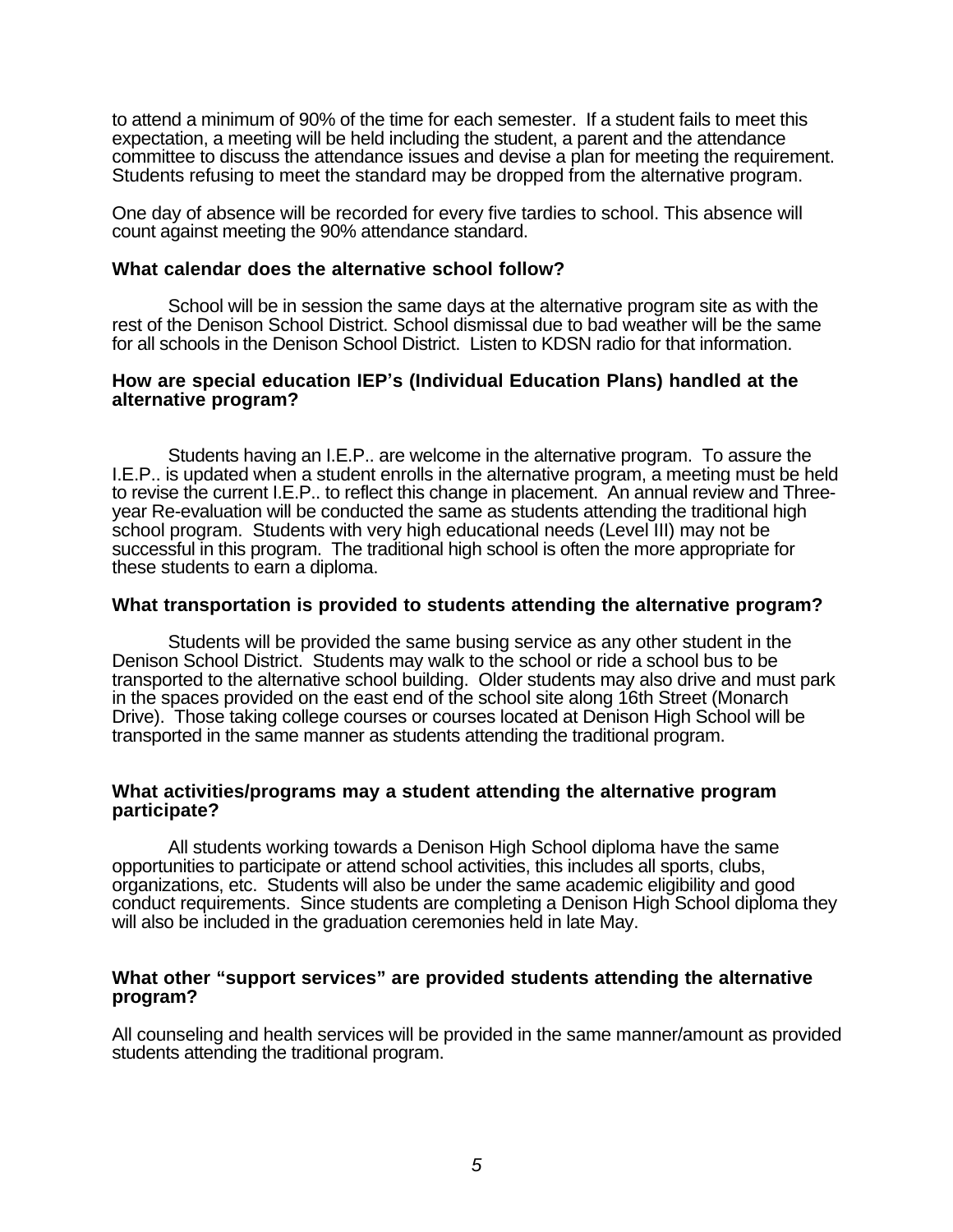# **Courses Requirements and Grading**

Forty-six credits are required to earn your diploma through the Denison High School alternative program. These courses are:

- 8- English
- 6- Math
- 6- Science
- 6- Social Studies

Before a student may begin in the alternative high school program, his/her past transcript(s) will be evaluated to determine which credits are needed to complete the diploma. With a few exceptions, students may complete credits in any order.

The grading scale in use is as follows:

A.......94% - 100% A-......90% - 93% B+.....88% - 89% B........83% - 87% B-...... 80% - 82% C+.... 78% - 79% C........73% - 77% C-......70%-72%

Students must pass all tests according to the above standards. If a grade is below 70% the student must restudy and retake the test until the standard is met. All completed assignments should be turned in immediately. Any missing work must be redone by the student.

A syllabus showing all the work to be completed will be provided at the beginning of each new class. Once all of the work is completed satisfactorily, the credit is earned. Students are welcome to see their grade sheet to check their progress, but they also should record their daily progress on their course syllabus.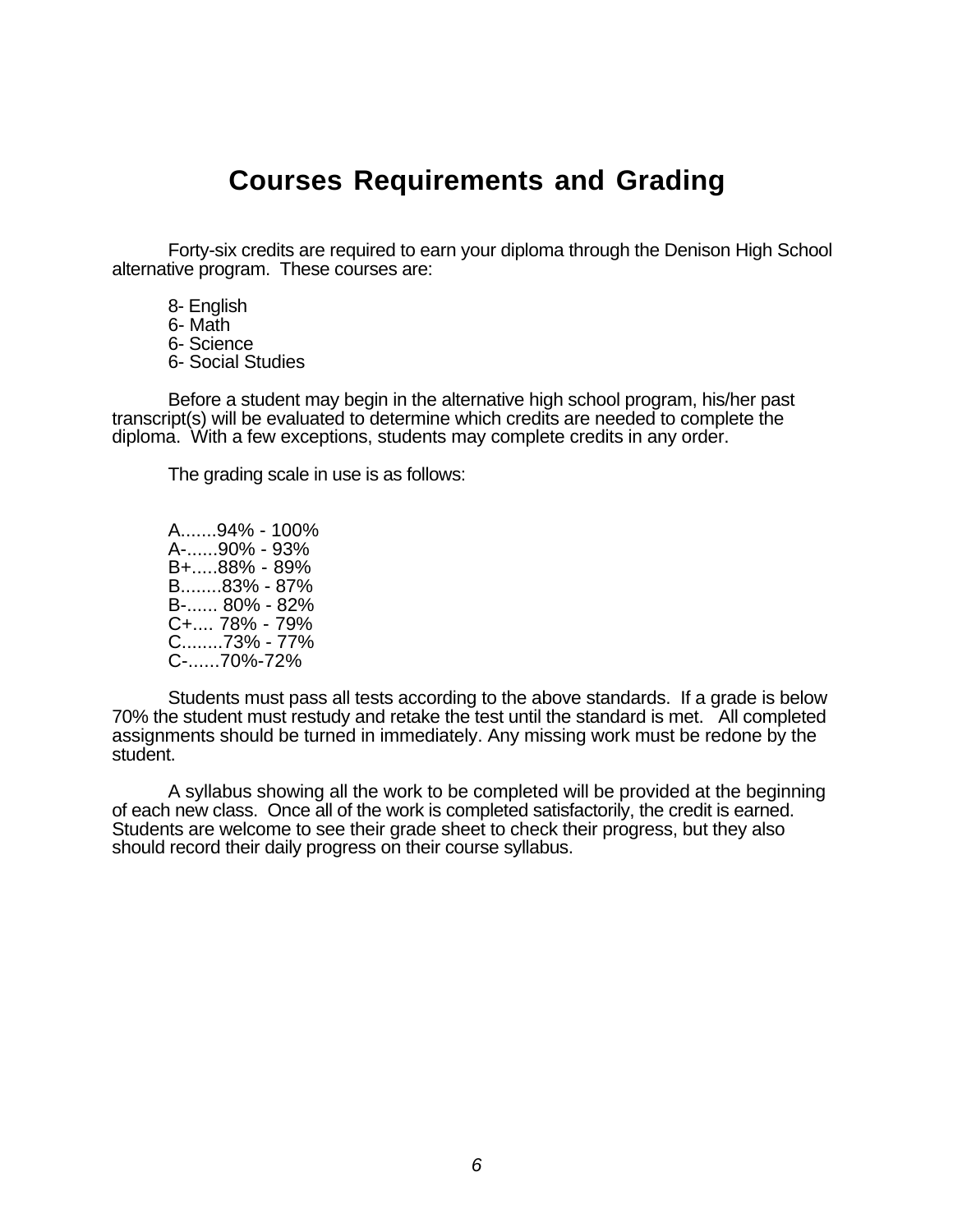# **Transcript Evaluation Form**

Name \_\_\_\_\_\_\_\_\_\_\_\_\_\_\_\_\_\_\_ Entry Date \_\_\_\_\_\_\_\_\_\_\_\_\_\_\_\_

Last school<br>LE.P. Yes/No

 $#$  of credits already earned

## **46 Credits are required to earn a Denison High School Diploma.**

\_\_\_\_\_\_\_\_\_\_\_\_\_\_\_ \_\_\_\_\_\_\_\_ \_\_\_\_\_\_\_\_\_\_\_\_\_\_\_ \_\_\_\_\_\_\_\_ \_\_\_\_\_\_\_\_\_\_\_\_\_\_\_ \_\_\_\_\_\_\_\_\_\_\_\_\_\_\_ \_\_\_\_\_\_\_\_ \_\_\_\_\_\_\_\_\_\_\_\_\_\_\_ \_\_\_\_\_\_\_\_ \_\_\_\_\_\_\_\_\_\_\_\_\_\_\_  $\frac{1}{2}$  ,  $\frac{1}{2}$  ,  $\frac{1}{2}$  ,  $\frac{1}{2}$  ,  $\frac{1}{2}$  ,  $\frac{1}{2}$  ,  $\frac{1}{2}$  ,  $\frac{1}{2}$  ,  $\frac{1}{2}$  ,  $\frac{1}{2}$  ,  $\frac{1}{2}$  ,  $\frac{1}{2}$  ,  $\frac{1}{2}$  ,  $\frac{1}{2}$  ,  $\frac{1}{2}$  ,  $\frac{1}{2}$  ,  $\frac{1}{2}$  ,  $\frac{1}{2}$  ,  $\frac{1$ 

**These credits must be completed to earn your diploma.**

| You have already earned these credits throughout your high school career. |  |  |
|---------------------------------------------------------------------------|--|--|
|                                                                           |  |  |

| <b>ENGLISH (8 CREDITS)</b> | <b>MATH (6 CREDITS)</b> |
|----------------------------|-------------------------|
| 9 Literature __________    | sem. 1 ____________     |
| 9 Grammar __________       | sem. 2                  |
| 10 Literature _________    | sem. 3                  |
| 10 Writing ____________    | sem. 4                  |
| 11 Literature              | sem. 5                  |
| 11 Composition _______     | sem. 6                  |
|                            |                         |

| sem. 1 |                           |
|--------|---------------------------|
| sem. 2 | <b>CAREERS</b> (1 credit) |
| sem. 3 | Careers 2 (1 credit) __   |
| sem. 4 |                           |
| sem. 5 | <b>KEYBOARDING</b>        |
| sem. 6 |                           |

**MATH** (6 CREDITS) **HEALTH** (1 credit)\_\_\_\_\_

\_\_\_\_\_\_\_\_\_\_\_\_\_\_\_\_\_\_

# sem. 1<br>
sem. 2<br>
sem. 3<br>
sem. 4.

| <b>SCIENCE</b> (6 credits)                                      | <b>SOCIAL STUDIES</b> (6 credits) | <b>ELECTIVES</b> (20 credits) |
|-----------------------------------------------------------------|-----------------------------------|-------------------------------|
| <b>Biology</b><br><u> 1980 - Johann Barnett, fransk politik</u> | Am. History 1                     |                               |
| sem. 1                                                          | Am. History 2                     |                               |
| sem. 2                                                          | Soc. stu. elective                |                               |
| sem. 3                                                          | Soc. stu. elective                |                               |
| sem. 4.                                                         | Economics                         |                               |
|                                                                 | Government                        |                               |
|                                                                 |                                   |                               |

\_\_\_\_\_\_\_\_\_\_\_\_\_\_\_ 9 P.E. \_\_\_\_\_\_ \_\_\_\_\_\_\_\_\_\_\_\_\_\_\_ 10 P.E. \_\_\_\_\_ \_\_\_\_\_\_\_\_\_\_\_\_\_\_\_ 11 P.E. \_\_\_\_\_ \_\_\_\_\_\_\_\_\_\_\_\_\_\_\_ 12 P.E. \_\_\_\_\_ \_\_\_\_\_\_\_\_\_\_\_\_\_\_\_ Drivers Ed. \_\_\_\_\_ \_\_\_\_\_\_\_\_\_\_\_\_\_\_\_

Music \_\_\_\_\_\_\_\_\_ \_\_\_\_\_\_\_\_\_\_\_\_\_\_\_

| credit scale: 0 - 11 | 9th grade          |
|----------------------|--------------------|
|                      | 12 - 22 10th grade |
|                      | 23 - 34 11th grade |
|                      | 35 - 46 12th grade |

Verified by\_\_\_\_\_\_\_\_\_\_\_\_\_\_\_\_\_\_\_\_\_\_\_\_\_\_\_\_\_\_Date\_\_\_\_\_\_\_\_\_\_\_\_\_\_\_\_\_\_\_\_\_\_\_\_\_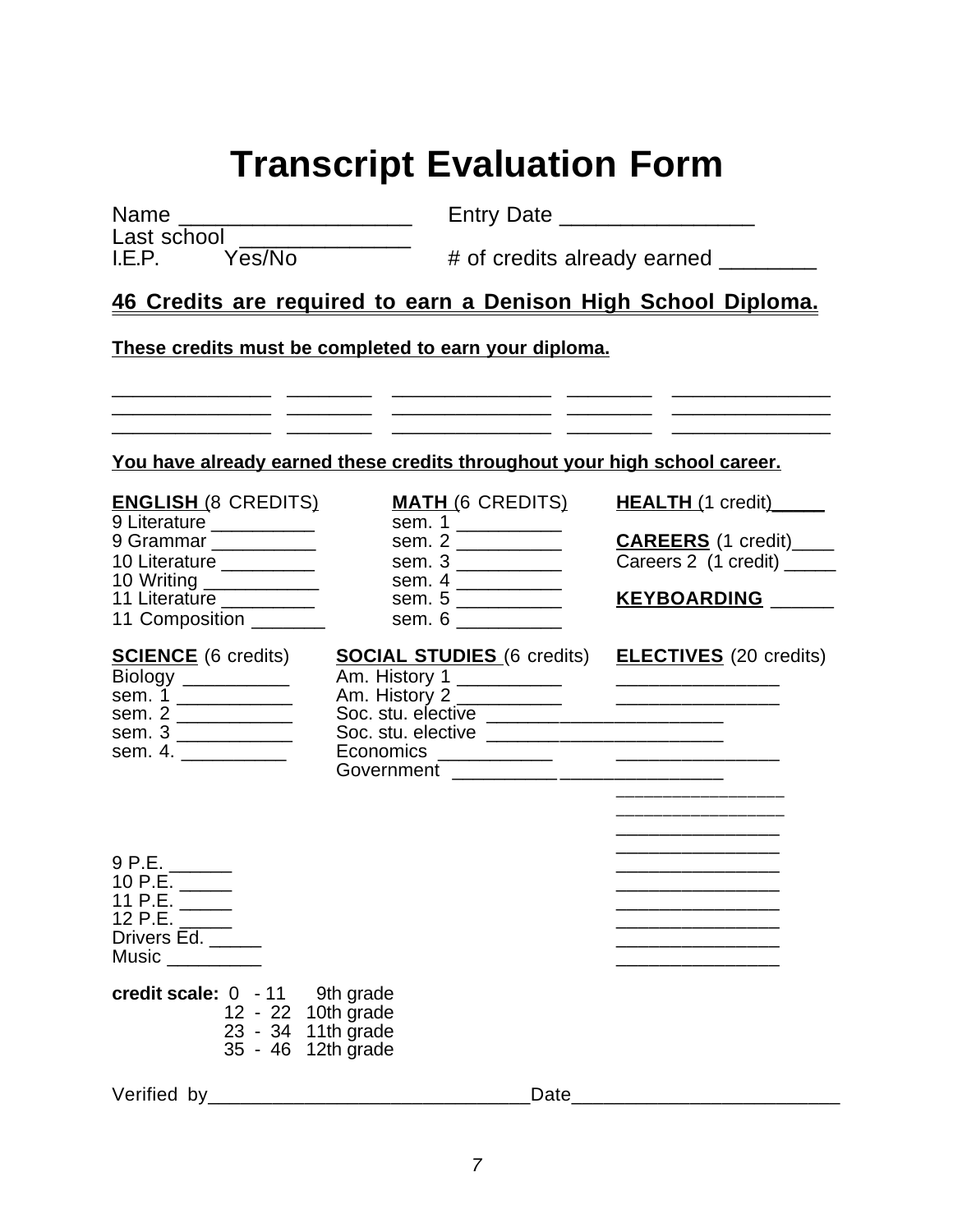# **Denison High School Summer Student Guidelines**

Since the independent study portion of the summer school program is located at the Broadway Elementary site, the rules of the center must be followed. Failure to do so will result in dismissal from the summer school classes. You will receive a copy of the rules when you register for your summer classes.

#### Students will:

- 1. not be contacted on a daily basis if you do not attend class.
- 2. be sent home if you don't remain busy.
- 3. earn the credits by successfully completing all the required work and tests at a minimum of 70% accuracy.
- 4. will be given a syllabus before you begin the course showing what work must be done before the course is completed.
- . 5. determine what courses you will take during summer school with the assistance of your guidance counselor and an alternative program teacher.
- 6. not socialize during class time.
- 7. not waste the time of classmates, teachers, or teacher aides.

#### Other things to know include:

Incomplete credits will not be carried over to the next school year or the next summer. If the director of the summer alternative program gives permission, incomplete work may be completed (on an individual basis) after summer school is over (for one or two assignments) which is in mid-July.

Course fees must be paid before a class can be started. Fees are to be paid to the teacher in charge of the summer program classroom.

**The discipline policies of Denison High School will be followed while you're in attendance in the summer school program. In addition, The Denison Job Corps. has the right to request the permanent removal of any student causing a disruption on campus.**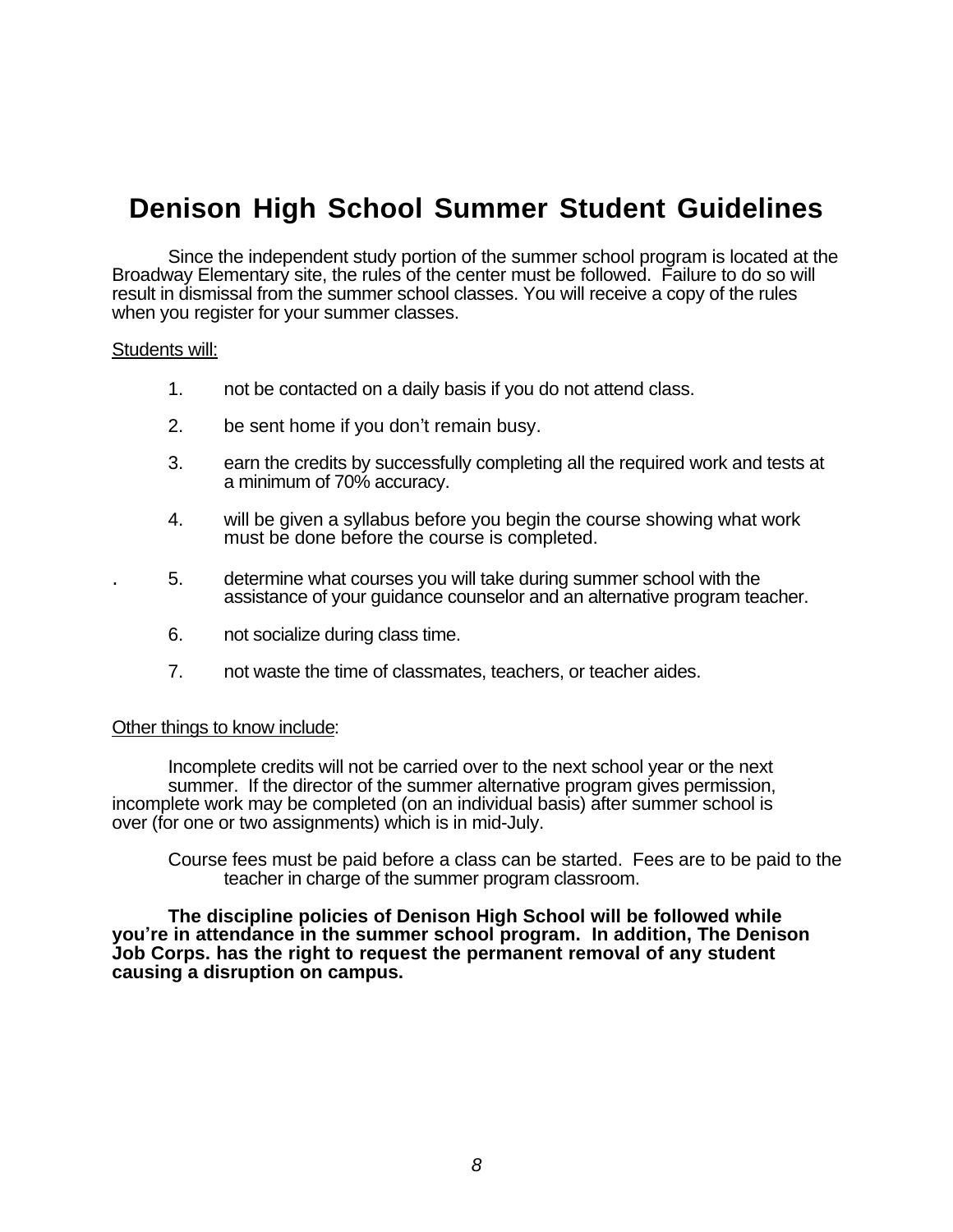# **Approval Process**

For students who are applying to attend the Denison High School alternative program is as follows:

1. Student meets with his/her Denison High School counselor to discuss admission.

If the student resides outside the Denison Community School District, he/she must meet with his/her guidance counselor at the high school of residence. That counselor will then contact the Denison High School principal or one of the counselors for additional information. Acceptance into the alternative program must be granted by the principal of Denison High School upon meeting with the student, parent and admissions committee.

- 2. Student must meet with the Denison High Principal to further discuss admission.
- 3. In most cases, the principal will request a meeting with the student, parent, his/her counselor, the alternative program instructor and the Dean of Students, to discuss the purpose of the request and determine whether attending the alternative program is the best long-term educational choice for that student. Students having an I.E.P. (Individual Education Plan) must have a special education teacher also meet with the team to discuss how attendance at the alternative program would affect the goals of the I.E.P.

4. The student and a parent/guardian must read this handbook in its entirety and complete the application form.

- 5. Upon completion of all the appropriate application procedures, the student will be admitted to the program as soon as available space exists. A waiting list for admission to the alternative high school is common, and admission is generally based on a first come, first serve basis. However, special circumstances may require that the special needs or circumstances of a student outweigh the date of application.
- For 5th year students who are returning to high school, or students who have special considerations, some steps may be eliminated.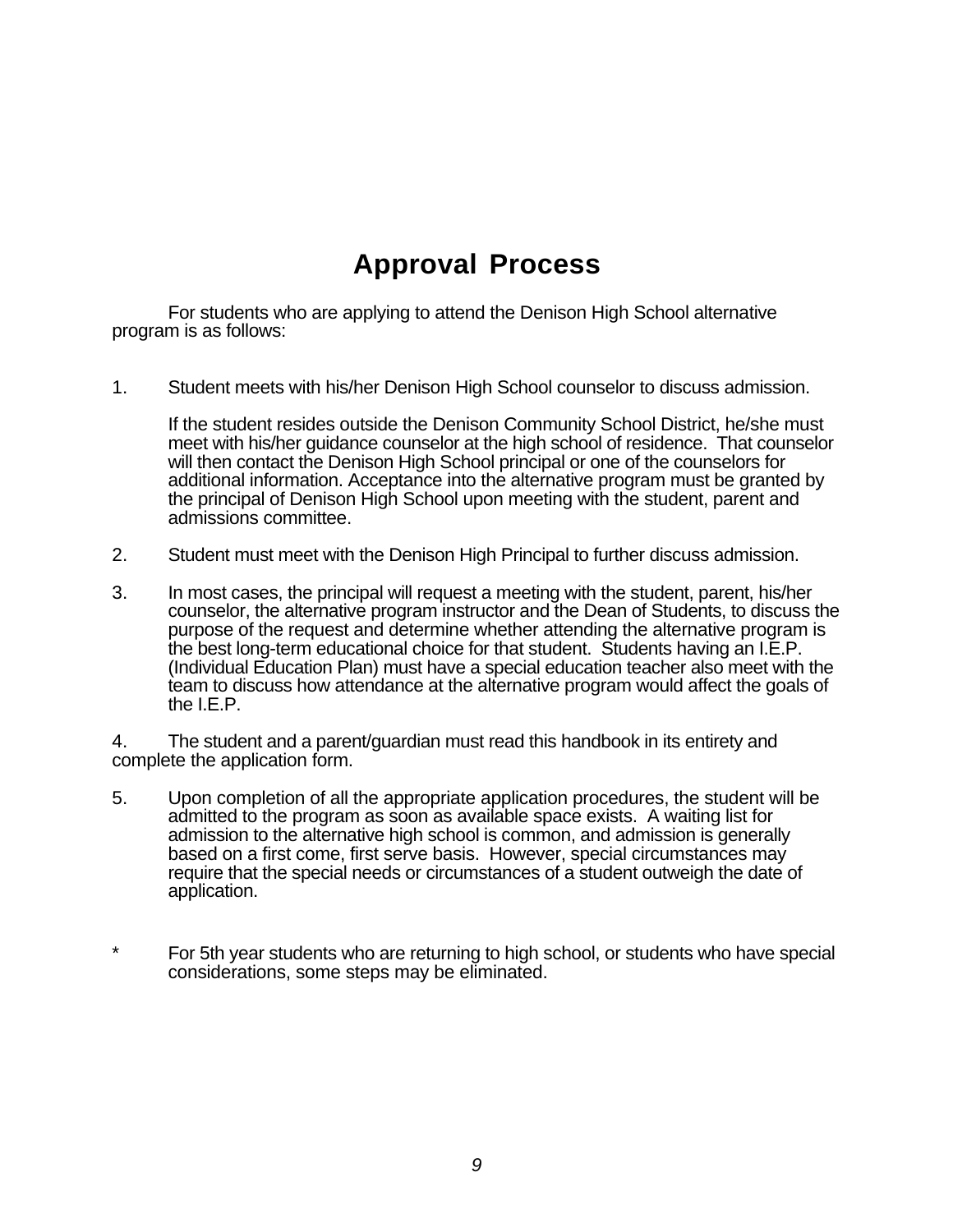# **Attendance and Behavior Contract**

This contract (agreed upon by the student, the instructor, and a parent) determines the schedule you will follow each day at the alternative program.

- 1. I understand that it is my responsibility to contact the alternative program if I am ill or unable to attend school for any reason.
- 2. I understand to remain in the alternative high school, I must have 90% attendance for each month. If I do not meet or exceed the 90% standard for a month, I will be placed on probation for one month. If I still do not meet the attendance standard, I may be dismissed from the program. I must reapply to the program if I have been dismissed for attendance reasons and will be accepted only if there is available space for me.
- 3. I understand I will be under the same disciplinary and good conduct policies as are used at Denison High School and I have read the student handbook.

| <b>Student Signature</b>     | Date |  |
|------------------------------|------|--|
| Parent or Guardian Signature | Date |  |

# **Approval Form**

**I accept all the requirements and rules for enrollment at the Denison High School alternative program. I plan to be enrolled for:**

**\_\_\_\_\_ Half day of academics and half day of career apprenticeship.**

**\_\_\_\_\_ Half day of academics and half day in a Job Corps trade.**

**\_\_\_\_\_ Half day of academics and half day in WIT dual credit classes or on-line courses.** 

- **\_\_\_\_\_ Courses at Denison High School.**
- **\_\_\_\_\_ Combination of the above. Describe this combination.**

**\_\_\_\_\_\_\_\_\_\_\_\_\_\_\_\_\_\_\_\_\_\_\_\_\_\_\_\_\_\_\_\_\_\_\_\_\_\_\_\_\_\_\_\_\_\_\_\_\_\_\_\_\_\_\_\_\_\_**

\_\_\_\_\_\_\_\_\_\_\_\_\_\_\_\_\_\_\_\_ \_\_\_\_\_\_\_\_\_\_\_\_\_\_\_\_\_\_\_\_\_\_ Student Signature Date

**I approve of my son/daughter's enrollment in the Denison Alternative High School.** 

**\_\_\_\_\_\_\_\_\_\_\_\_\_\_\_\_\_\_\_\_\_\_\_\_ \_\_\_\_\_\_\_\_\_\_\_\_\_\_\_\_\_\_\_\_**

Parent Date **\_\_\_\_\_\_\_\_\_\_\_\_\_\_\_\_\_\_\_\_\_\_\_\_ \_\_\_\_\_\_\_\_\_\_\_\_\_\_\_\_\_\_\_\_\_\_** High School Counselor Date \_\_\_\_\_\_\_\_\_\_\_\_\_\_\_\_\_\_\_\_\_\_\_\_ \_\_\_\_\_\_\_\_\_\_\_\_\_\_\_\_\_\_\_\_\_\_